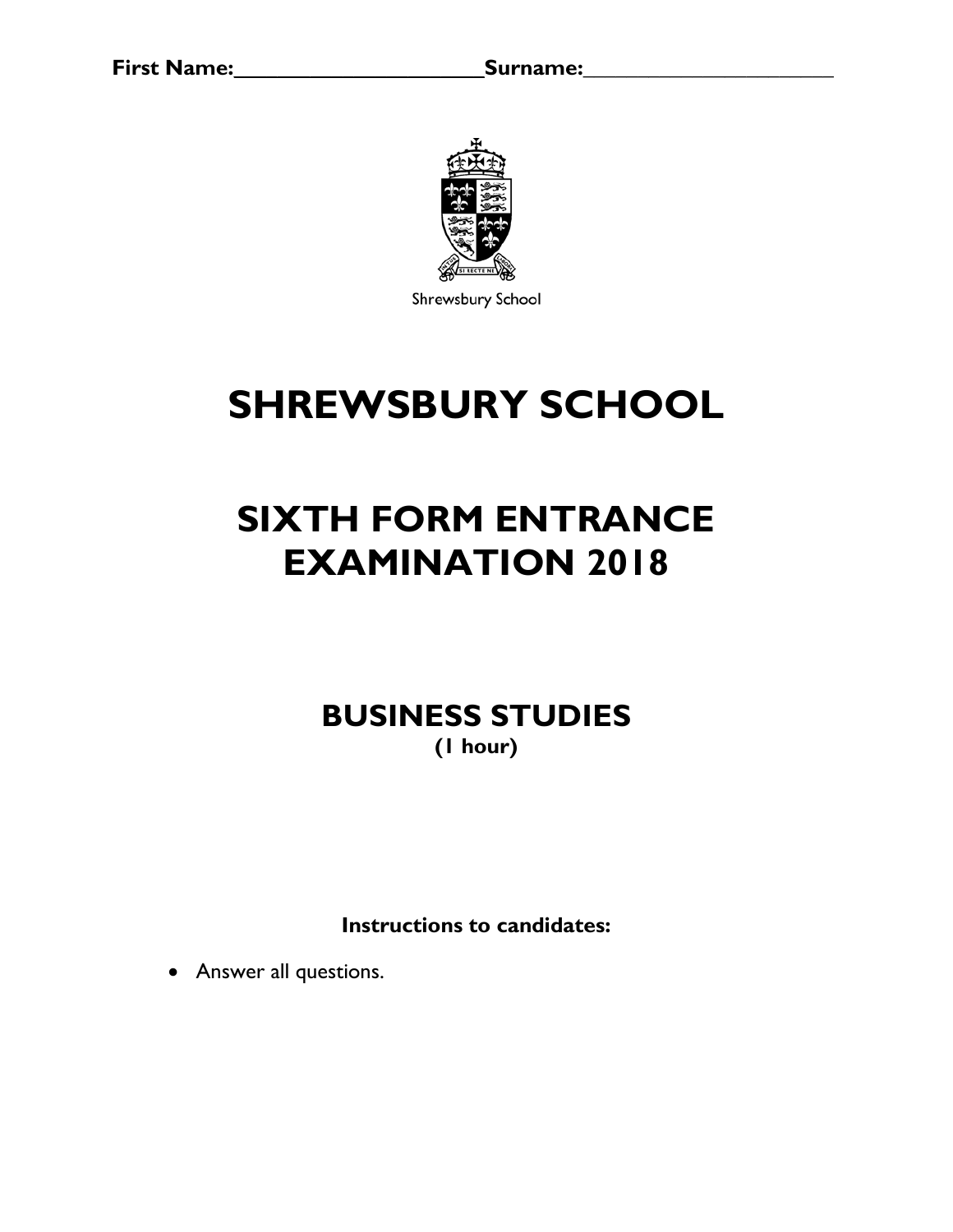|    | 1. What is the G8?<br>The code name for the next iPhone<br>Α.<br>B. The interest rate used by the US banks<br>C. The Conservatives 8 step plan for growth<br>D. USA, Japan, UK, Germany, France, Italy, Russia and Canada                                                             | $\Box$<br>$\mathsf{L}$                  |
|----|---------------------------------------------------------------------------------------------------------------------------------------------------------------------------------------------------------------------------------------------------------------------------------------|-----------------------------------------|
|    | 2. A merger between what two supermarkets was agreed in 2018?<br>A. Tesco and Asda<br>B. Asda and Sainsbury's<br>C. Lidl and Aldi<br>D. Sainsbury's and Tesco                                                                                                                         | []<br>LΙ                                |
| 3. | According to BRANDZ what are the top five most valuable global brands (in order)?<br>A. Apple, Google, Coca-Cola, facebook, McDonald's<br>B. Google, Apple, Amazon, Microsoft, Tencent<br>C. Google, Coca-Cola, facebook. IBM, Amazon<br>D. Apple, Google, Amazon, Samsung, Budweiser | LΙ                                      |
|    | 4. What company has recently acquired the Costa Coffee shop chain?<br>A. Tesco<br><b>B.</b> Starbucks<br>C. Pret A Manager<br>D. Coca-Cola                                                                                                                                            | []<br>$\Box$                            |
|    | 5. Who is the current Brexit Secretary?<br>A. David Davis<br>B. Theresa May<br>C. Dominic Raab<br>D. Boris Johnson                                                                                                                                                                    | ιı<br>$\begin{bmatrix} 1 \end{bmatrix}$ |
|    | 6. How many member states are there currently in the European Union?<br>A. 25<br>B. 28<br>C. 31<br>D. 35                                                                                                                                                                              | -1                                      |

7. Ryanair has had a turbulent 2018 with large scale flight cancellations. What reason have they given for this?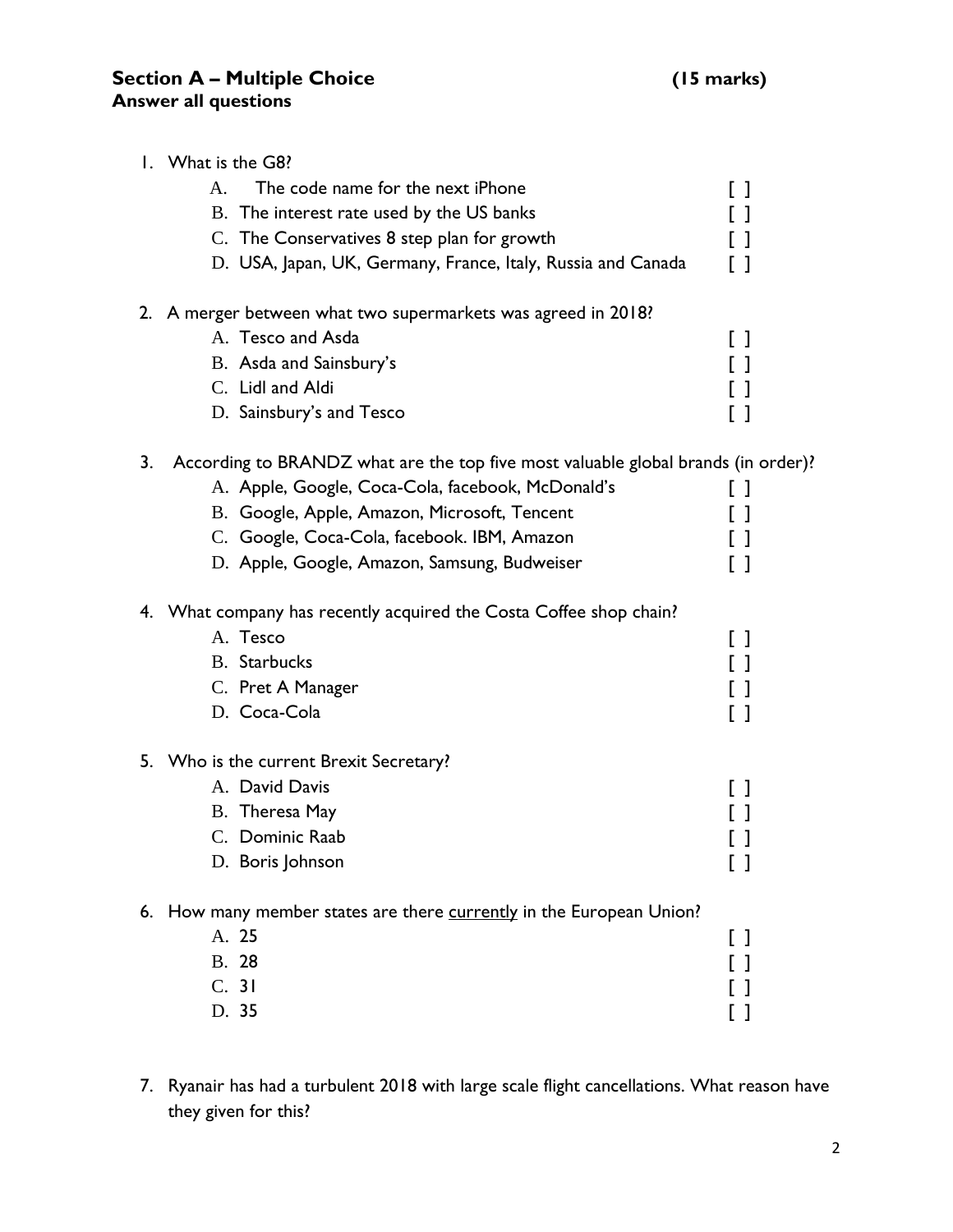| A. Industrial action by staff |  |
|-------------------------------|--|
| B. Shortages of planes        |  |
| C. Rising fuel costs          |  |
| D. Brexit uncertainty         |  |
|                               |  |

#### 8. In the summer of 2018 which firm was announced as the first trillion company?

| A. Samsung |  |
|------------|--|
| B. Google  |  |
| C. Apple   |  |
| D. Amazon  |  |

9. James Dyson is best known for his bag-less vacuum cleaners. However, what market does he intend to enter by 2020?

| A. Mobile phone    |  |
|--------------------|--|
| B. Electric car    |  |
| C. Television      |  |
| D. Washing machine |  |

10. Which person was forced to step down as Chair of their company due to 'fraudulent' tweets?

| A. Tim Cook              |                                           |
|--------------------------|-------------------------------------------|
| <b>B.</b> Mark Zukerberg | $\begin{smallmatrix} 1 \end{smallmatrix}$ |
| C. Elon Musk             | []                                        |
| D. Donald Trump          |                                           |

Please turn over the page for question 11.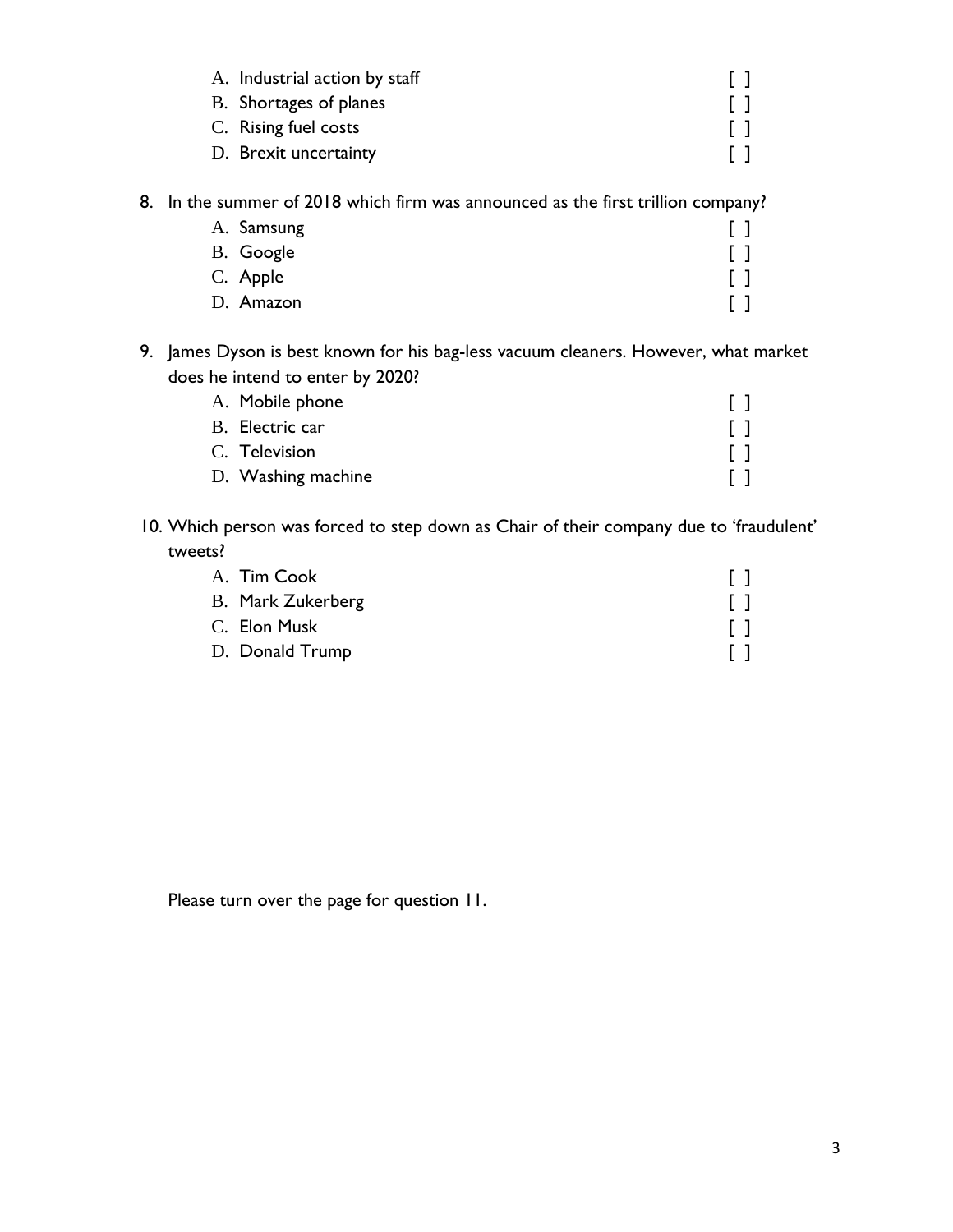| Example:               |                        |
|------------------------|------------------------|
| <b>Richard Branson</b> | Niryin                 |
| I. Sergey Brin         |                        |
| 2. Mark Carney         | amazon                 |
| 3. Howard Schultz      | <b>Microsoft</b>       |
| 4. Jeff Bezos          | <b>BANK OF ENGLAND</b> |
| 5.<br>Satya Nadella    | Google                 |

In questions 11 to 15 match the logo to the individual associated with that organization: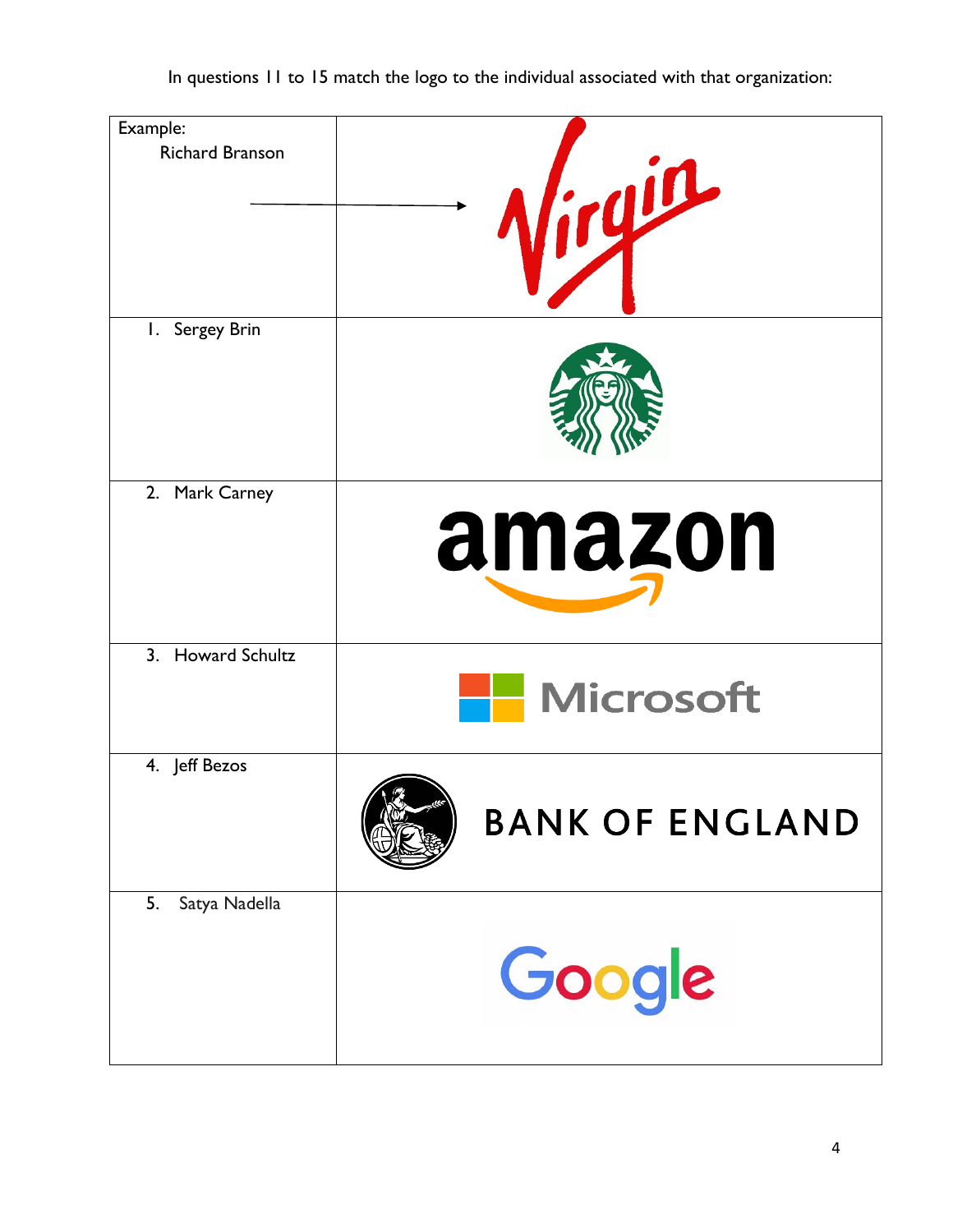### **Section B – Calculations (15 marks) Answer all questions**

1. Balti Towers is an Indian takeaway that also offer a delivery service. This year, the business delivered 1,512 curries. This was 8% more than last year.

Calculate how many curries Balti Towers sold last year. (3 marks) ………………………………………………………………………………………………… ………………………………………………………………………………………………… ………………………………………………………………………………………………… ………………………………………………………………………………………………… ………………………………………………………………………………………………… ………………………………………………………………………………………………… …………………………………………………………………………………………………. …………………………………………………………………………………………………. ………………………………………………………………………………………………….

2. Car-tastrophe is a car showroom based in Stanhope. The business consists of one manager and three salesman, Jim, Jon and Joseph. Each month, a sum of money is paid as a bonus and is divided in the ratio of the number of cars each salesman has sold. Jim sold seven cars, Jon sold eight cars and Joseph sold nine cars. Joseph received  $£1,125$ 

Calculate how much money Jim and Jon received. (3 marks) ………………………………………………………………………………………………… ………………………………………………………………………………………………… ………………………………………………………………………………………………… ………………………………………………………………………………………………… ………………………………………………………………………………………………… ………………………………………………………………………………………………… …………………………………………………………………………………………………. …………………………………………………………………………………………………. …………………………………………………………………………………………………..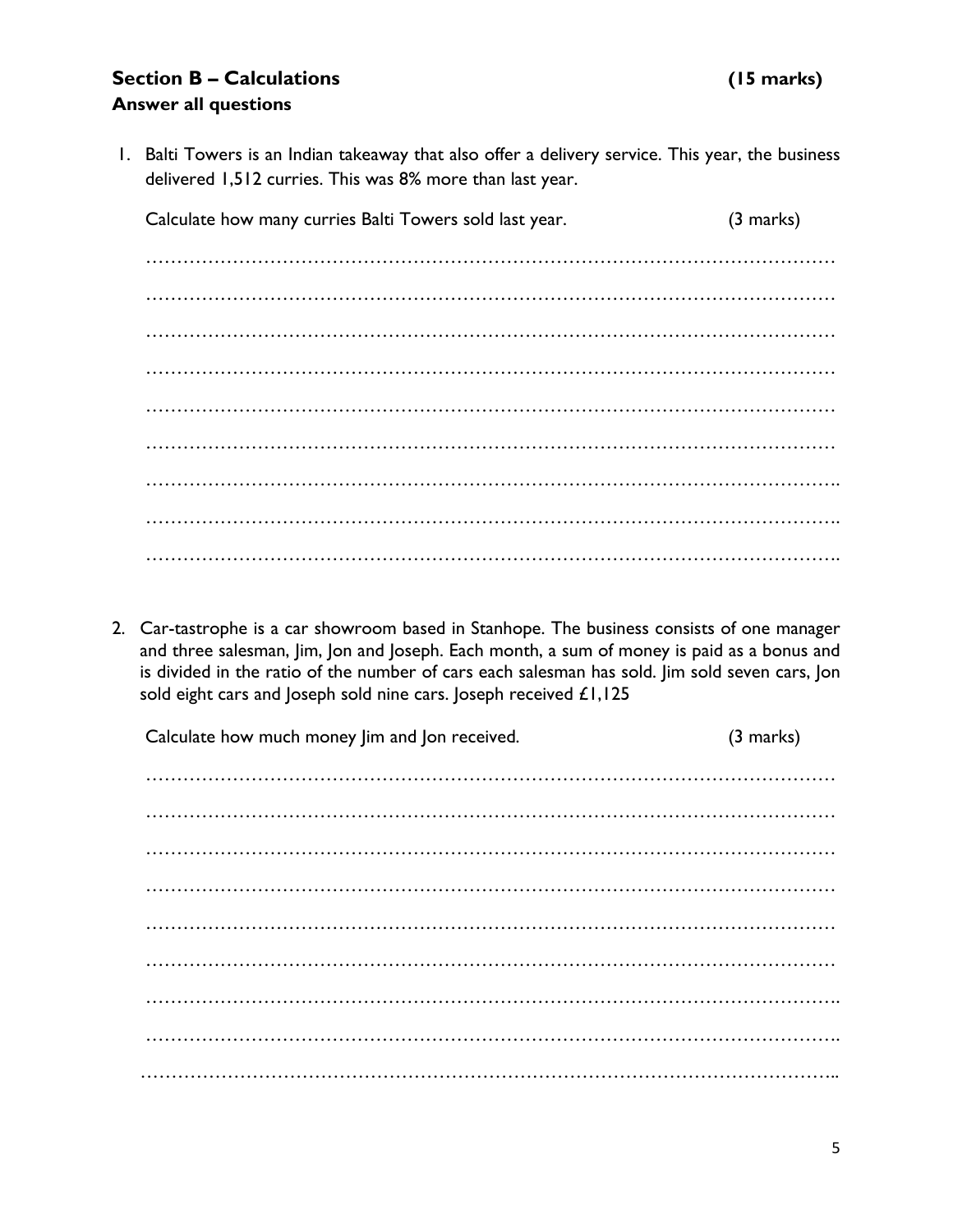3. Salop Engineering Ltd (SEL) mobile communications technology. SEL have just replaced one of their old machines with a new one that will take 5.4 seconds to produce a circuit board. This is 1.8 seconds faster than how long this operation took prior to having the new machine.

A. Calculate the percentage increase in production speed now that the new machine is producing the circuit boards. (3 marks)

………………………………………………………………………………………………… ………………………………………………………………………………………………… ………………………………………………………………………………………………… ………………………………………………………………………………………………… …………………………………………………………………………………………………..

B. How many seconds faster will the new machine need to be in order to decrease the original production time by 66%? (3 marks)

…………………………………………………………………………………………………

………………………………………………………………………………………………… ………………………………………………………………………………………………… ………………………………………………………………………………………………… …………………………………………………………………………………………………..

4. Mark is a teacher and he gets paid a monthly salary. The tax rate on Mark's salary is set at 20% of his monthly salary.

After deducting tax from his salary Mark has the following bills to pay each month:<br>COO  $M$ ortgage

| TTOI tgage   | LOVV |  |
|--------------|------|--|
| Electricity  | £100 |  |
| Council Tax  | £150 |  |
| <b>Phone</b> | £50  |  |
|              |      |  |

After tax and after all of the bills are paid Mark is left with £1,000.

What is Mark's original monthly salary before any deductions? (4 marks)

………………………………………………………………………………………………… ………………………………………………………………………………………………… ………………………………………………………………………………………………… ………………………………………………………………………………………………… …………………………………………………………………………………………………

**Section C (30 marks)**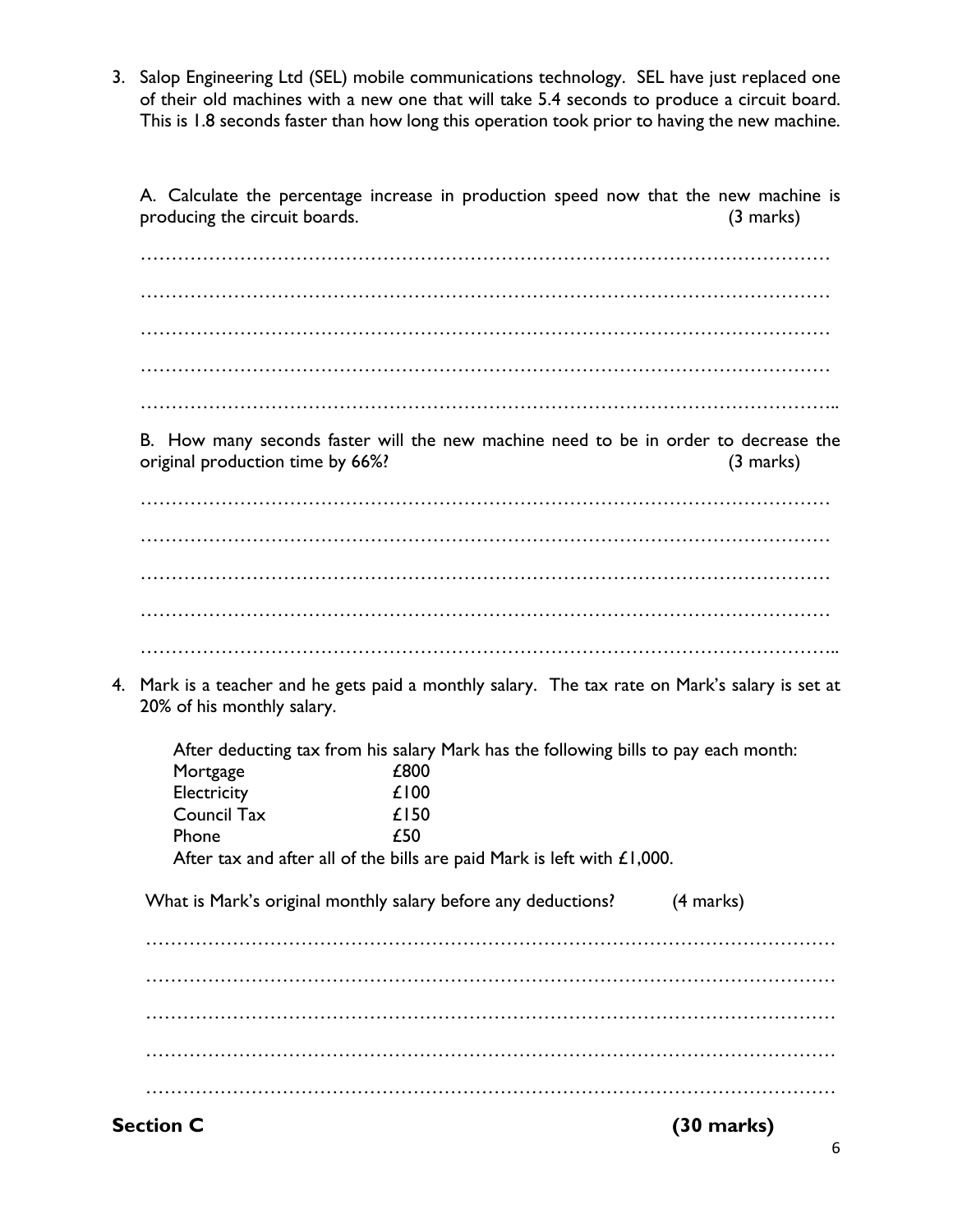#### **Answer the following questions:**

1. During difficult economic times many firms unfortunately cease trading. For the firms that survive discuss ways by which these firms can ensure that they have a more secure future and do not succumb to any difficult times that may lay ahead.  $(15 \text{ marks})$